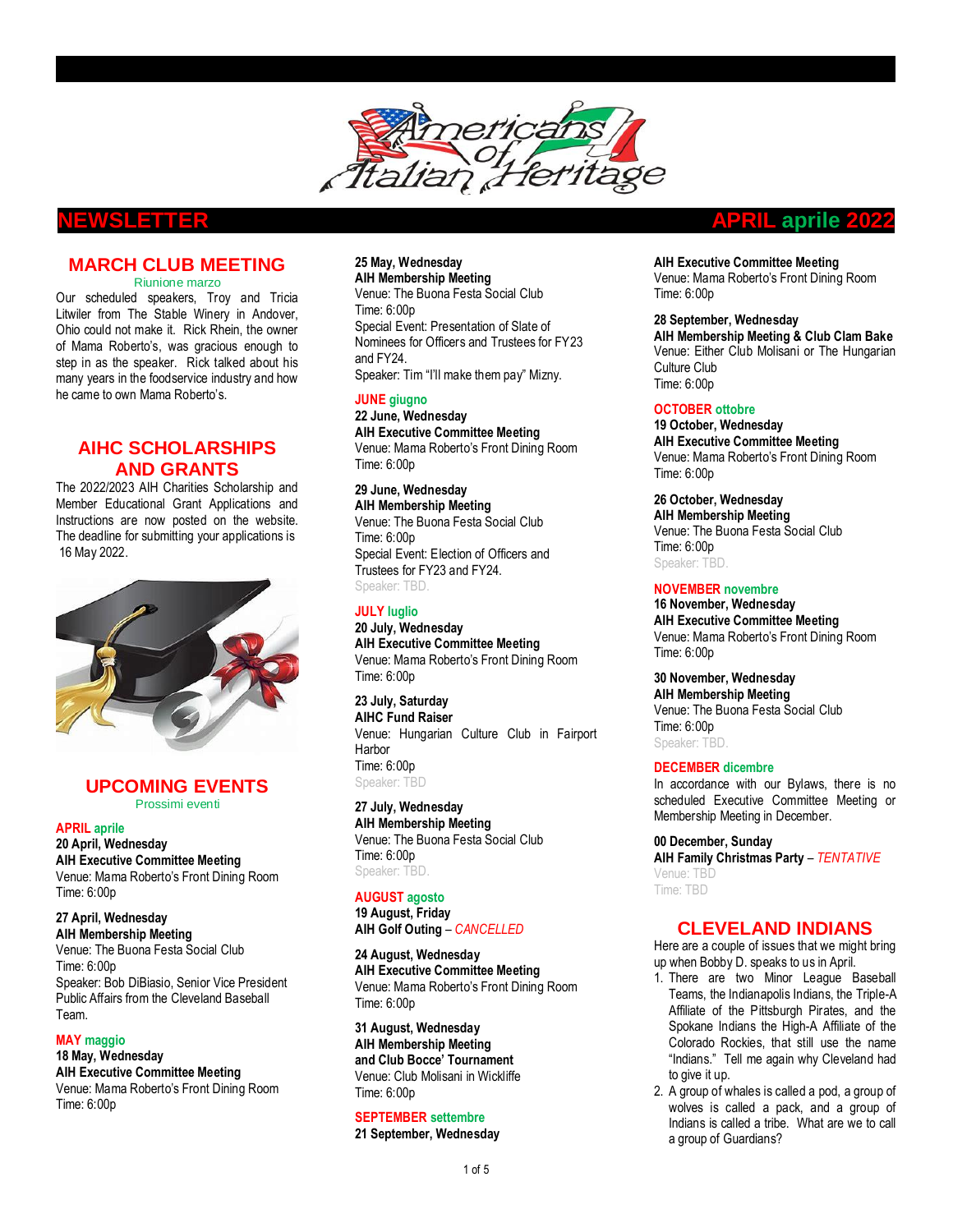

# **APRIL BIRTHDAYS**

Compleanni di aprile

When you see these members this month, be sure to wish them buon compleanno.

# **BLACK BROOK SENIOR GOLF LEAGUE**

Our own Joe Petrarca was kind enough to advise the club that Black Brook Golf Course was starting up their Senior Golf League. If you're a golfer and you're interested, see Attachment 1.

## **HEALTH AND WELFARE** salute e benessere

Committee Chair Richard O'Keefe's wife Lynn is at home, still recovering from pneumonia that she contracted while she was fighting COVID in the hospital, but she is getting better each day. Please keep Lynn and Richard in your prayers.

Vice President Ron Wassum is recovering from some surgery. Please keep Ron in your prayers.

Secretary Glenn Pizzuti is also recovering from some surgery. Please keep Glenn in your prayers.

## **SPECIAL DAYS IN APRIL**

01 Apr: April Fools' Day 01 Apr: Walk to Work Day 06 Apr: Sorry Charlie Day 10 Apr: Palm Sunday 10 Apr: Siblings Day 12 Apr: Grilled Cheese Day 12 Apr: Be Kind to Lawyers Day 13 Apr: Scrabble Day 16 Apr: Eggs Benedict Day 17 Apr. Easter Sunday 22 Apr: Jellybean Day 26 Apr: Pretzel Day 29 Apr: Zipper Day *The above information was obtained from timeanddate.com/holidays/fun* 

# **ELECTION OF OFFICERS AND TRUSTEES**

The biennial election of AIH Officers and Trustees will occur this year in June. This will be for a term from 1 July 2022 thru 30 June 2024.



The Slate of Nominees running for the Officers and Trustees positions will be presented at the May 2022 Membership Meeting. The election will be held at the June 2022 Membership Meeting.

The Chairman of the Nominations Committee is Bob Studniarz. If you would like to be a part of this committee or would like to be a Nominee for one of the positions, please contact Bob Studniarz at 440-567-4344 or [RStudniarz54@outlook.com](mailto:RStudniarz54@outlook.com)

## **WRECK OF TITANIC 15 APRIL 1912**

The RMS *Titanic* was a British passenger [liner,](https://en.wikipedia.org/wiki/Ocean_liner) operated by the [White Star Line,](https://en.wikipedia.org/wiki/White_Star_Line) which [sank in](https://en.wikipedia.org/wiki/Sinking_of_the_Titanic)  [the North Atlantic Ocean](https://en.wikipedia.org/wiki/Sinking_of_the_Titanic) on 15 April 1912 after striking an [iceberg](https://en.wikipedia.org/wiki/Iceberg) during her maiden voyage from [Southampton,](https://en.wikipedia.org/wiki/Southampton) UK, to [New York City.](https://en.wikipedia.org/wiki/New_York_City) Of the [estimated 2,224 passengers and crew](https://en.wikipedia.org/wiki/Sinking_of_the_RMS_Titanic#Casualties_and_survivors) aboard, more than 1,500 died, which made the sinking possibly one of the [deadliest for a](https://en.wikipedia.org/wiki/List_of_maritime_disasters)  [single ship](https://en.wikipedia.org/wiki/List_of_maritime_disasters) up to that time. It remains to this day the deadliest peacetime sinking of a [superliner](https://en.wikipedia.org/wiki/Superliner_(passenger_ship)) or [cruise ship.](https://en.wikipedia.org/wiki/Cruise_ship) The disaster drew much public attention, provided foundational material for the [disaster film](https://en.wikipedia.org/wiki/Disaster_film) genre, and has inspired many artistic works.

[RMS](https://en.wikipedia.org/wiki/Royal_Mail_Ship) *Titanic* was the [largest ship afloat](https://en.wikipedia.org/wiki/Timeline_of_largest_passenger_ships) at the time she entered service and the second of three *Olympic*[-class ocean liners](https://en.wikipedia.org/wiki/Olympic-class_ocean_liner) operated by the White Star Line. She was built by the [Harland and Wolff](https://en.wikipedia.org/wiki/Harland_and_Wolff) shipyard in [Belfast.](https://en.wikipedia.org/wiki/Belfast) [Thomas](https://en.wikipedia.org/wiki/Thomas_Andrews_(shipbuilder)) 

# **NEWSLETTER APRIL aprile 2022**

[Andrews,](https://en.wikipedia.org/wiki/Thomas_Andrews_(shipbuilder)) who was the chief naval architect of the shipyard at that time, died in the disaster.

*Titanic* was under the command of Captain [Edward Smith,](https://en.wikipedia.org/wiki/Edward_Smith_(sea_captain)) who [went down with the](https://en.wikipedia.org/wiki/The_captain_goes_down_with_the_ship) ship. The ocean liner carried some of the wealthiest people in the world, as well as hundreds of emigrants from [Great Britain, Ireland,](https://en.wikipedia.org/wiki/United_Kingdom_of_Great_Britain_and_Ireland) [Scandinavia](https://en.wikipedia.org/wiki/Scandinavia) and elsewhere throughout Europe, who were seeking a new life in the United States. The first-class accommodation was designed to be the pinnacle of comfort and luxury, with a gymnasium, swimming pool, libraries, high-class restaurants, and opulent cabins. A high-powered [radiotelegraph](https://en.wikipedia.org/wiki/Wireless_telegraphy)  [transmitter](https://en.wikipedia.org/wiki/Wireless_telegraphy) was available for sending passenger "marconigrams" and for the ship's operational use. The *Titanic* had advanced safety features, such as watertight compartments and remotely activated watertight doors. The ship was equipped with 16 lifeboat [davits,](https://en.wikipedia.org/wiki/Davit) each of which were capable of lowering three lifeboats, for a total of 48 boats; the *Titanic* carried only [20 lifeboats](https://en.wikipedia.org/wiki/Lifeboats_of_the_RMS_Titanic) however, four of which were collapsible and proved hard to launch while the ship was sinking. Together, the 20 [lifeboats](https://en.wikipedia.org/wiki/Lifeboat_(shipboard)) were capable of holding 1,178 people—which was only about half the number of passengers on board, and only one-third of the number of passengers that the ship could have carried at full capacity (this was consistent with the [maritime safety](https://en.wikipedia.org/wiki/Maritime_safety) regulations of the era). In addition, when the ship sank, many of the lifeboats that had been lowered were only about half full.

*Titanic* had departed from Southampton on 10 April 1912, then stopped a[t Cherbourg,](https://en.wikipedia.org/wiki/Cherbourg) France, and Queenstown (now [Cobh\),](https://en.wikipedia.org/wiki/Cobh) Ireland, before heading west towards New York. On 14 April, four days into the crossing and about 375 miles south of [Newfoundland,](https://en.wikipedia.org/wiki/Newfoundland_(island)) she hit an iceberg at 11:40 pm ship's time. The collision caused the [hull](https://en.wikipedia.org/wiki/Hull_(watercraft)) plates to buckle inwards along her [starboard](https://en.wikipedia.org/wiki/Port_and_starboard) side and laid five of her sixteen watertight [compartments](https://en.wikipedia.org/wiki/Compartment_(ship)) open to the sea; she had been designed to survive the flooding of up to four compartments. Some passengers and crew members were evacuated in lifeboats. A disproportionate number of men were left aboard because of a ["women and children first"](https://en.wikipedia.org/wiki/Women_and_children_first) protocol for loading lifeboats, which was generally observed.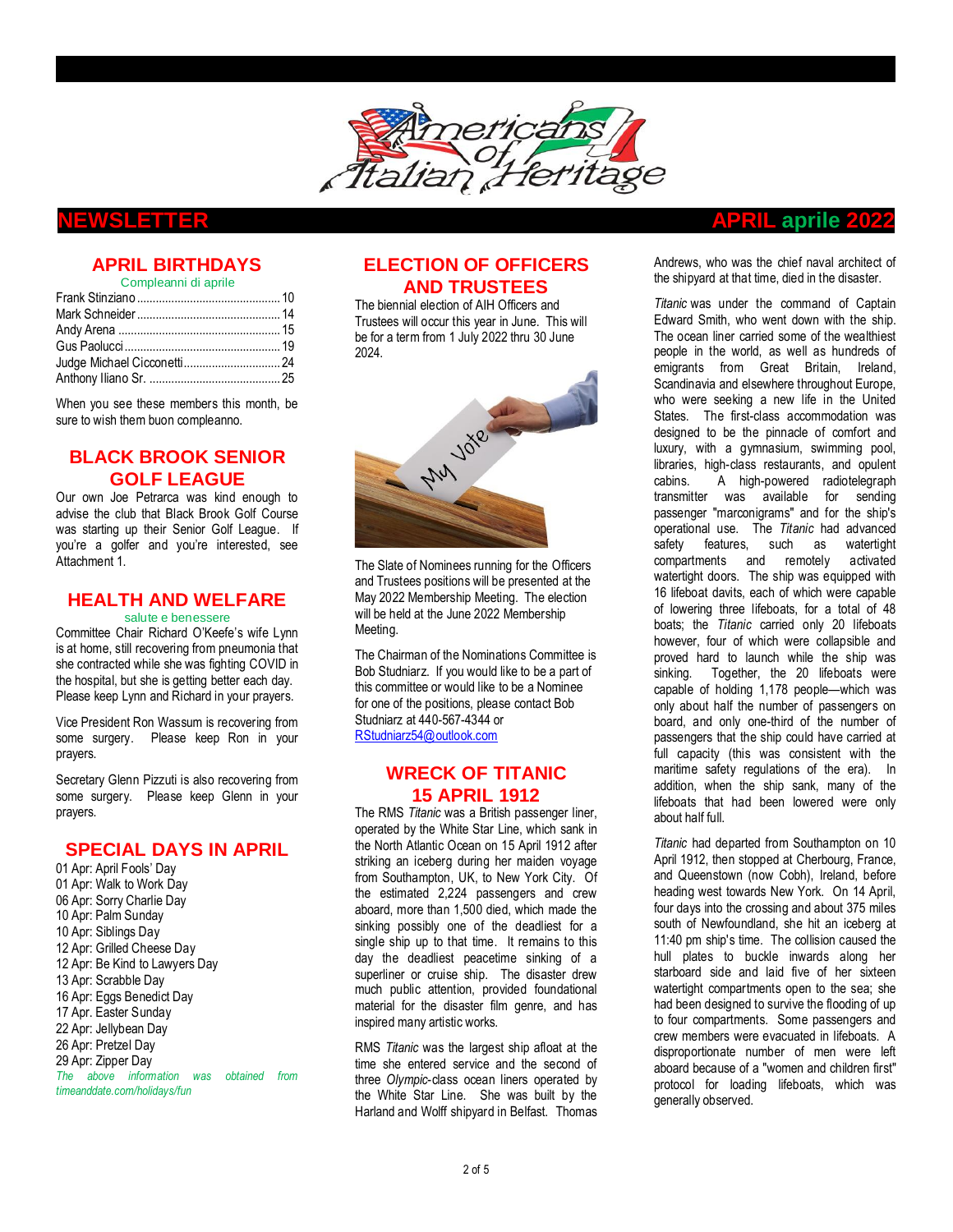

At 2:20 am, the ship broke apart and foundered, with well over one thousand people still aboard. Just under two hours after the *Titanic* sank, the Cunard liner RMS *[Carpathia](https://en.wikipedia.org/wiki/RMS_Carpathia)* arrived on the scene, and took on board an estimated 710 survivors.

The disaster was met with worldwide shock and outrage, both at the huge loss of life and at the regulatory and procedural failures that had led to it. Public inquiries in Britain and the United States led to [major improvements in maritime](https://en.wikipedia.org/wiki/Changes_in_safety_practices_after_the_sinking_of_the_RMS_Titanic)  [safety.](https://en.wikipedia.org/wiki/Changes_in_safety_practices_after_the_sinking_of_the_RMS_Titanic) One of the most important results of the inquiries was the establishment in 1914 of the [International Convention for the Safety of Life](https://en.wikipedia.org/wiki/SOLAS_Convention)  [at Sea](https://en.wikipedia.org/wiki/SOLAS_Convention) (SOLAS), which still governs maritime safety today. In addition, there was an effort to learn from the many missteps in wireless communications that had increased the number of fatalities, and as a result, several new wireless regulations were put in place around the world.

The [wreck of the](https://en.wikipedia.org/wiki/Wreck_of_the_RMS_Titanic) *Titanic* was discovered in 1985 by a Franco-American expedition sponsored by the [United States Navy.](https://en.wikipedia.org/wiki/United_States_Navy) The ship was split in two and is gradually disintegrating at a depth of 12,415 feet. Thousands of artefacts have been recovered and displayed at museums around the world. The *Titanic* has become one of the most famous ships in history, depicted in numerous [works of popular culture, including books, folk](https://en.wikipedia.org/wiki/RMS_Titanic_in_popular_culture)  [songs, films, exhibits, and memorials.](https://en.wikipedia.org/wiki/RMS_Titanic_in_popular_culture) The *Titanic* is the second-largest ocean liner wreck in the world, only being surpassed by her sister ship HMHS *[Britannic](https://en.wikipedia.org/wiki/HMHS_Britannic)*; however, she is the largest sunk while in service as a liner, as *Britannic* was in use as a [hospital ship](https://en.wikipedia.org/wiki/Hospital_ship) at the time of her sinking. The final survivor of the sinking, [Millvina Dean,](https://en.wikipedia.org/wiki/Millvina_Dean) aged two months at the time, died in 2009 at the age of 97; there are no survivors of the *Titanic* that are still alive today. *The above information was obtained from Wikipedia, 2022*

# **LAUNCH OF THE MUSTANG 17 APRIL 1964**

The Mustang is a series of American [automobiles](https://en.wikipedia.org/wiki/Car) manufactured by [Ford.](https://en.wikipedia.org/wiki/Ford_Motor_Company) In continuous production since 1964, the Mustang is currently the longest-produced Ford car nameplate. Currently in its [sixth generation,](https://en.wikipedia.org/wiki/Ford_Mustang_(sixth_generation)) it is the fifth-best selling Ford car nameplate. The namesake of the ["pony car"](https://en.wikipedia.org/wiki/Pony_car) automobile segment, the Mustang was developed as a highly styled line of sporty coupes and convertibles derived from existing model lines, initially distinguished by "long hood, short deck" proportions.

Originally predicted to sell 100,000 vehicles yearly, the 1965 Mustang became the most successful vehicle launch since the [1927 Model](https://en.wikipedia.org/wiki/Ford_Model_A_(1927%E2%80%9331))  [A.](https://en.wikipedia.org/wiki/Ford_Model_A_(1927%E2%80%9331)) Introduced on April 17, 1964, 16 days after the [Plymouth Barracuda,](https://en.wikipedia.org/wiki/Plymouth_Barracuda) Ford sold over 400,000 units in its first year; the one-millionth Mustang was sold within two years of its launch. In August 2018, Ford produced the 10 millionth Mustang; matching the first 1965 Mustang, the vehicle was a 2019 Wimbledon White convertible with a V8 engine.

The success of the Mustang launch led to multiple competitors from other American manufacturers, including the [Chevrolet Camaro](https://en.wikipedia.org/wiki/Chevrolet_Camaro) and [Pontiac Firebird](https://en.wikipedia.org/wiki/Pontiac_Firebird) (1967), [AMC Javelin](https://en.wikipedia.org/wiki/AMC_Javelin) (1968), and [Dodge Challenger](https://en.wikipedia.org/wiki/Dodge_Challenger) (1970). The Mustang also had an effect on designs of coupés worldwide, leading to the marketing of the [Toyota Celica](https://en.wikipedia.org/wiki/Toyota_Celica) and [Ford Capri](https://en.wikipedia.org/wiki/Ford_Capri) in the United States (the latter, by Lincoln-Mercury). The [Mercury Cougar](https://en.wikipedia.org/wiki/Mercury_Cougar) was launched in 1967 as a unique-bodied higher-trim alternative to the Mustang; during the 1970s, it was repackaged as a personal luxury car.

From 1965 to 2004, the Mustang shared chassis commonality with other Ford model lines, staying rear-wheel-drive throughout its production. From 1965 to 1973, the Mustang was derived from the 1960 [Ford Falcon](https://en.wikipedia.org/wiki/Ford_Falcon_(North_America)) compact. From 1974 to 1978, the Mustang (denoted Mustang II) was a longer-wheelbase version of the [Ford Pinto.](https://en.wikipedia.org/wiki/Ford_Pinto) From 1979 to 2004, the Mustang shared its [Fox platform](https://en.wikipedia.org/wiki/Ford_Fox_platform) chassis with 14 other Ford vehicles (becoming the final one to use the Fox architecture). Since 2005, Ford has produced two generations of the Mustang, each using a distinct platform unique to the model line.

Through its production, multiple nameplates have been associated with the Ford Mustang series, including GT, Mach 1, Boss 302/429, Cobra (separate from [Shelby Cobra\)](https://en.wikipedia.org/wiki/Shelby_Cobra), and Bullitt, along with "5.0" fender badging (denoting 4.9L OHV or 5.0L DOHC V8 engines).

# **NEWSLETTER APRIL aprile 2022**



First Generation (1965 – 1973)



Second Generation (1974 – 1978)



Third Generation (1979 – 1993)



Fourth Generation (1994 – 2004)



Fifth Generation (2005 – 2014)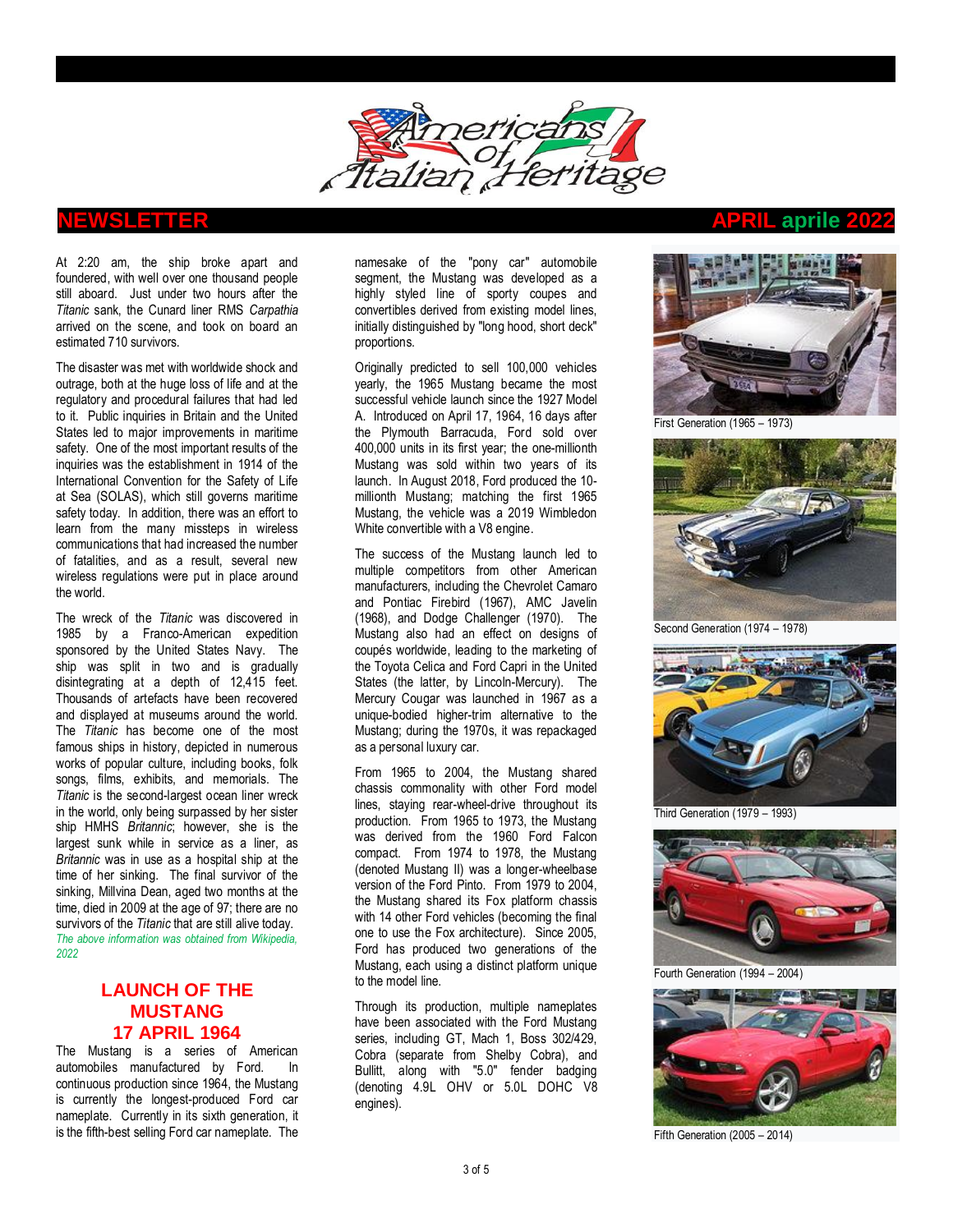



Sixth Generation (2015 – Present)



Mustang Mach E (2020 – Present) *The above information was obtained from Wikipedia, 2022*

# **EASTER SUNDAY 17 APRIL**

Easter, also called Resurrection Sunday, is a [festival](https://en.wikipedia.org/wiki/Festival) and [holiday](https://en.wikipedia.org/wiki/Holiday) commemorating the [resurrection of Jesus](https://en.wikipedia.org/wiki/Resurrection_of_Jesus) from the dead, described in the [New Testament](https://en.wikipedia.org/wiki/New_Testament) as having occurred on the third day after his [burial](https://en.wikipedia.org/wiki/Burial_of_Jesus) following [his](https://en.wikipedia.org/wiki/Crucifixion_of_Jesus)  [crucifixion](https://en.wikipedia.org/wiki/Crucifixion_of_Jesus) by the [Romans](https://en.wikipedia.org/wiki/Roman_people) at [Calvary](https://en.wikipedia.org/wiki/Calvary) c. 30 AD. It is the culmination of the [Passion of Jesus,](https://en.wikipedia.org/wiki/Passion_of_Jesus) preceded by [Lent,](https://en.wikipedia.org/wiki/Lent) a 40-day period of [fasting,](https://en.wikipedia.org/wiki/Fasting) [prayer,](https://en.wikipedia.org/wiki/Prayer) an[d penance.](https://en.wikipedia.org/wiki/Penance)

Most [Christians](https://en.wikipedia.org/wiki/Christians) refer to the week before Easter as ["Holy Week"](https://en.wikipedia.org/wiki/Holy_Week), which contains the days of the [Easter Triduum,](https://en.wikipedia.org/wiki/Easter_Triduum) including [Maundy Thursday,](https://en.wikipedia.org/wiki/Maundy_Thursday) commemorating the [Maundy](https://en.wikipedia.org/wiki/Maundy_(foot_washing)) and [Last Supper,](https://en.wikipedia.org/wiki/Last_Supper) as well as [Good Friday,](https://en.wikipedia.org/wiki/Good_Friday) commemorating the [crucifixion and death of Jesus.](https://en.wikipedia.org/wiki/Crucifixion_of_Jesus) In [Western](https://en.wikipedia.org/wiki/Western_Christianity)  [Christianity,](https://en.wikipedia.org/wiki/Western_Christianity) [Eastertide,](https://en.wikipedia.org/wiki/Eastertide) or the Easter Season, begins on Easter Sunday and lasts seven weeks, ending with the coming of the 50th day, [Pentecost Sunday.](https://en.wikipedia.org/wiki/Pentecost_Sunday) 

Easter and the holidays that are related to it are *[moveable feasts](https://en.wikipedia.org/wiki/Moveable_feast)* which do not fall on a fixed date in the [Gregorian](https://en.wikipedia.org/wiki/Gregorian_calendar) or [Julian](https://en.wikipedia.org/wiki/Julian_calendar) calendars which follow only the cycle of the Sun; rather, its date is offset from the date of Passover and is therefore calculated based on a [lunisolar](https://en.wikipedia.org/wiki/Lunisolar_calendar)  [calendar](https://en.wikipedia.org/wiki/Lunisolar_calendar) similar to the [Hebrew calendar.](https://en.wikipedia.org/wiki/Hebrew_calendar) The [First Council of Nicaea](https://en.wikipedia.org/wiki/First_Council_of_Nicaea) established two rules, independence of the Jewish calendar and worldwide uniformity, which were the only rules

for Easter explicitly laid down by the council. No details for the computation were specified; these were worked out in practice, a process that took centuries and generated a number of [controversies.](https://en.wikipedia.org/wiki/Easter_controversy) It has come to be the first Sunday after the [ecclesiastical full moon](https://en.wikipedia.org/wiki/Ecclesiastical_full_moon) that occurs on or soonest after 21 March. Even if calculated on the basis of the more accurate Gregorian calendar, the date of that full moon sometimes differs from that of the astronomical first full moon after the March equinox.

The resurrection of Jesus, which Easter celebrates, is one of the chief tenets of the Christian faith. The resurrection established Jesus as the [Son of God](https://en.wikipedia.org/wiki/Jesus) and is cited as proof that God will righteously judge the world. *The above information was obtained from Wikipedia, 2022*

# **APRIL IN ITALY**

#### **Weather in Italy in April?**

Parts of Italy can still be blustery and rainy in April. But overall, the weather this month is typically pleasant, especially for sightseeing. Sunny days are accompanied by cool breezes, so you don't get too hot walking around city centers or outdoors.

April is, on average, the third rainiest month in northern Italy [\(May](https://www.italofile.com/may-italy/) and [October](https://www.italofile.com/october-italy/) are slightly rainier). Milan, Bologna, Venice, and Turin experience about 8-9 days of rainfall during April. Average temperatures in this part of Italy range from lows in the upper 40s to low 50s °F to highs in the low- to mid- 60s °F.

The chance of rain in central Italy during April is also high. After [November,](https://www.italofile.com/november-italy/) April is typically the rainiest month for Florence and Rome, with an average of 8-9 days of rainfall. Average high temperatures in central Italy in April are in the mid-60s °F.

Southern Italy sees 6-8 days of rain on average in April. Temperatures range from lows in the low- to mid-50s °F to highs in the upper 60s °F.

#### **April Holidays, Festivals, and Other Events April 1 – Pesce d'Aprile (April Fool's Day)**

Hardly celebrated with gusto, April Fool's Day is known in Italy as Pesce d'Aprile (April Fish). The name derives from an old practical joke when a person would try to secretly attach a paper fish to someone else's back. If you see a fish image next to newspaper articles around the first of April, you can probably assume that the story is made up.

## **NEWSLETTER APRIL aprile 2022**

#### **Early to mid-April – Easter**

[Easter](https://www.italofile.com/visiting-the-vatican-and-rome-during-easter/) is one of the busiest times of the year to visit Italy, especially Rome and the Vatican City, which are teeming with the Christian faithful as well as spring holidaymakers. There are several special masses and processions during Holy Week (Settimana Santa), from the Via Crucis procession and Good Friday services in the Colosseum to Easter Sunday Mass in St. Peter's Square.

Other cities have their own celebrations. See, for instance, Florence's [Scoppio del Carro,](http://www.theflorentine.net/lifestyle/2007/04/easter-traditions-florence-italy/) literally "Explosion of the Cart," an event that dates back to medieval times. The Scoppio del Carro takes place following mass on Easter Sunday in front of the Duomo.

## **Early to mid-April – VinItaly, Verona**

This annual wine trade fair is a place for wine industry producers, distributors, and critics, to sample some of [the best wines from Italy and](https://www.vinitaly.com/)  [the world.](https://www.vinitaly.com/) 

## **April 21 – Natale di Roma, aka Rome's Birthday**

Legend has it that Rome was founded on April 21, 753 B.C., by Romulus after having defeated his brother Remus for control of the Palatine Hill and surrounding territory. So, it is on April 21 each year that Rome celebrates its birthday, also known as [Natale di Roma,](https://www.italofile.com/natale-di-roma/) with historical parades and reenactments. The main parade takes place on the Via dei Fori Imperiali and features groups in historical dress representing all the former provinces of Rome.



### **April 25 – Liberation Day**

A somber day to reflect and celebrate freedom and autonomy, 25 April marks the end of Nazi occupation in Italy during World War II and the beginning of the fall of fascism throughout the country. Anti-fascist demonstrations are